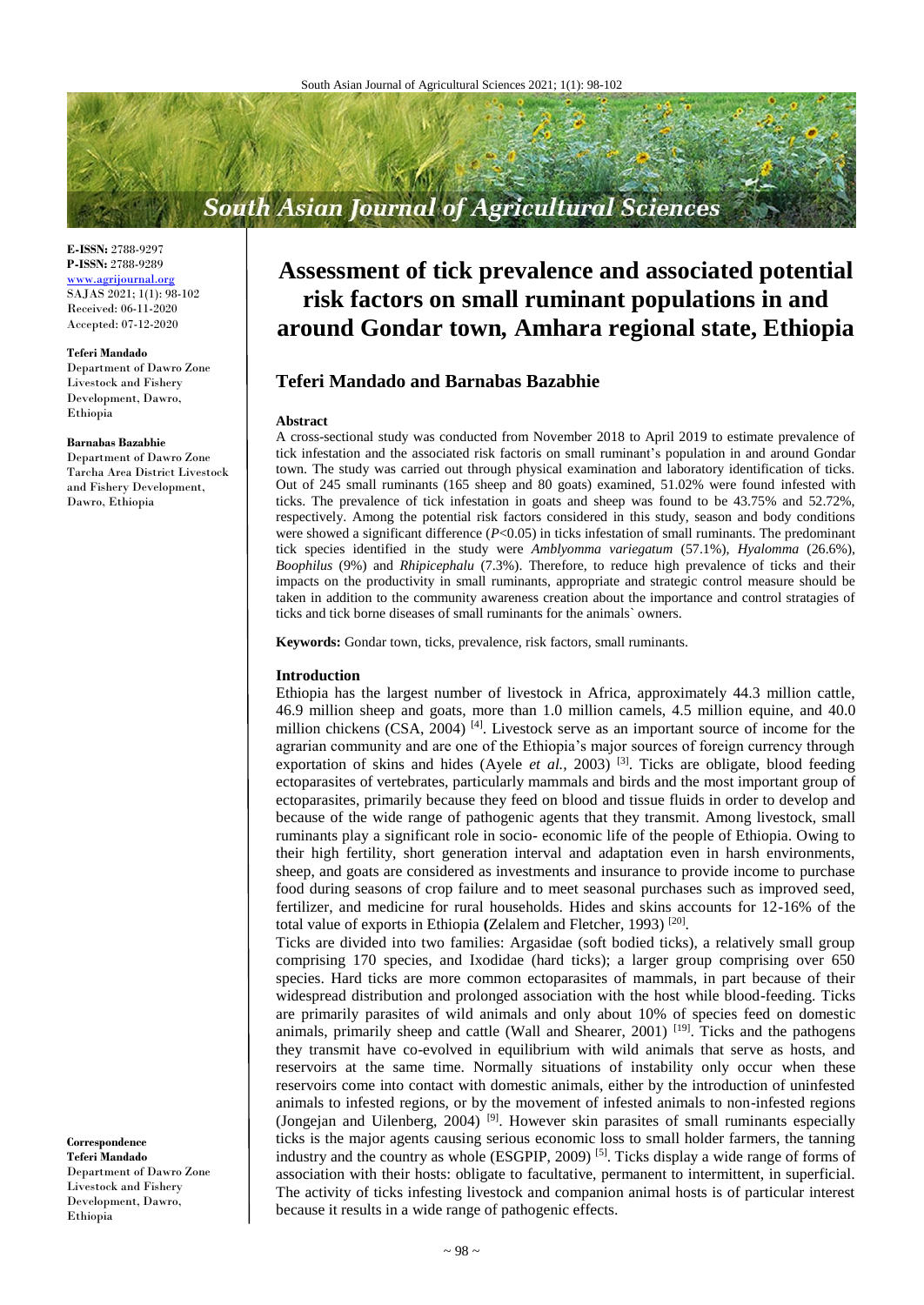Feeding may cause direct damage to skin and inflammation during scratching in object and significant blood loss. This activity is usually associated with purities, erythematic, excoriation, papules, scale and crusting and self-trauma. Wounds may be subject to secondary infestation or bacterial infection. The salivary and fecal antigens produced by ticks they feed can stimulate immune responses, in some individuals leading to hypersensitivity (Taylor M. *et al*., 2003) [15] .

The effect of ticks usually depends on the size of invading population, on the manner on which the parasite long out its existence and the state of nutrition of the host animal when infected. Ticks inflict may be mechanical, but the situation is complicated also by host reaction to the presence of the particular parasite, their secretion and excretion. Young animals are generally more susceptible to ticks because of higher ratio of accessible surface to the body volume and poor grooming behavior (Lehmann, 1993)<sup>[10]</sup>.

Transmission occurs by a direct contamination and contaminated fomites can be source of infestation. Poor nutrition and concurrent infections increase the susceptibility of animals ticks. The control program against ectoparasites and skin diseases have been designed by the Ministry of Agriculture and Rural Development of Ethiopia (MoARD) in 2005 and launched in Tigray, Amhara and Afar regions. In Oromia regional state, this activity started in 2010 and still ongoing. Even though national and regional efforts and emphasis given to the control programs against ectoparasites; as some reports from north-west Amhara region indicate, the problem seems to be still alarming (Sisay *et al*., 2013). The objective of this research is,

- To know the prevalence of the ticks.
- To assess the risk factors of the ticks infestation in the small ruminants in species, breed, sex, age, body condition and production system.

# **Materials and Methods**

## **Descriptions of the Study Area**

The study was conducted from November, 2018 to April 2019 in and around Gondar town of the Amhara National Regional State, located in the Northwestern part of Ethiopia. It is located at a distance about 728 km away from the capital city of the country Addis Ababa. The study zone was located between geographically coordinates 12.3º to 13.38º north latitudes and 35.5º to 38.3º east longitudes and the altitude ranges from 1177 meters above sea level (m.a.s.l) in western lowland and in north Semen Mountain, respectively. The average annual rain fall vary from 880mm to 1772 mm, which is characterized by a monomodal type of distribution. The mean annual minimum and maximum temperature is 10 ºC in the highland and 44.5 ºC in the lowland respectively  $(NMA, 2011)$ <sup>[13]</sup>. The indigenous small ruminant's population in the study zone is estimated at sheep 26950 and goats 22590 respectively. Most of these small ruminants are in the extensive farming system in the private farmer.

## **Study Design**

A cross- sectional types study was carried extensively in and around Gondar area. In this study a simple random sampling of individuals from a population is taken at a point in time. Individuals included in the sample are examined for the prevalence of ticks in that area with regard to the presence or absence of specified risk factors (species of animal, sex,

age and body condition). The study was conducted from November 2018 to May 2019. During the study period the sample was collected from clinically suspected and visual examination from small ruminants. The history may gatherd as qoustionary form to know overall view of ticks hazard toward their animal. The examination of each animal was conducted by detailed clinical examination for the presence of ticks and subsequently samples was taken from animal and then to laboratory of parasitology for further examination.

# **Study Population**

The study population comprises of extensively, semiintensively and intensively managed in the study area. All live local breed of both sexes in and around town Gondar was available during study period. But it was conducted more to assess the local breed of small ruminants because there was no more exotic breed of the small ruminants even also cross breed which in the study priod. A total of 245 (165 sheep and 80 goats) were examined to study the distribution of ticks. Species, age, breed and sex of selected animals were recorded. Body condition was categorized as poor, medium and good by according to the (Gatenby *et al*., 1991) [7] . Examination of animals was done by close inspection after proper restraining and by taking samples to the laboratory for further processing.

## **Sample Size and Sampling Methods**

Simple random sampling method is used for sampling and using 95% confidence interval and 0.05 desired level of precision, the sample size will be determined by the formula given by (Thrusfield, 2005)  $^{[18]}$  as follows:

$$
N = \frac{za2 p \exp (1-p \exp)}{d^2}
$$

Where,  $n =$  sample size

Pexp = expected prevalence

 $Z_a$  = related to confidence level (value of a level of significance)

 $D =$  desired level of precision (5%).

To calculate the total sample size, the following parameters was used 95% Level of Confidence (CL), 5% desired level of precision, 20% expected prevalence of ticks in the previous study in and around Gondar town (Tewodros *et al.,* 2012) <sup>[17]</sup>. The sample sizes were determined as  $n = 245$  of the small ruminants was conducted to study.

### **Sample Collection**

Samples was collected in the sample bottle and examined at room temperature within 24 haurs. If delay occurs in the examination, samples was preserved in 10% alcohol. The collected samples was examined by microscope and further identification in Genera levels was conducted in the parasitology laboratory.

# **Laboratory Methods**

## Clinical Examination

Prior to clinical examination, the origin, age, sex, attachment site, breed, agro-ecology and body conditions were recorded in the data record book. The clinical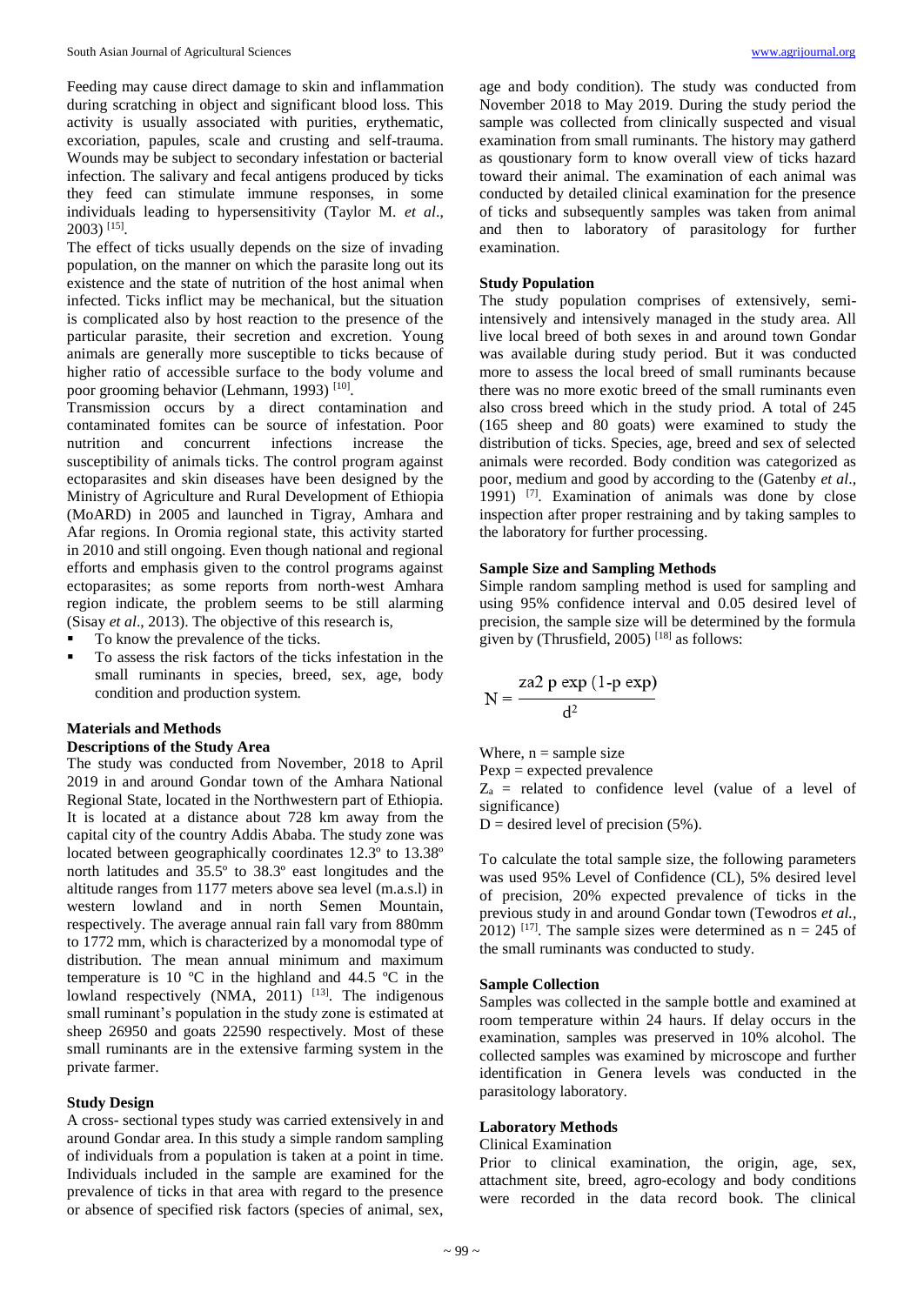examination will be performed by visual inspection and palpation on all parts of animals' body.

### **Data Management and Analysis.**

Generated data was classified, filtered, coded and entered in to Microsoft Excel® 2007. The data was then be exported to SPSS version 20. Results was summarized as descriptive results in percentages and presented in tables. Chi-square  $(\chi^2)$  was used to assess the prevalence and the risk factors of the ticks on the small ruminants. The risk factors was to observe the variation in ticks on the small ruminant prevalence and risk factors between sex, speceis, age, body conditions, production system and season by using  $x^2$ -test and p-value.

#### **Results**

A total of 245 small ruminants (165 sheep and 80 goat) were examined for tick infestation. The prevalence of tick infestation in goats and sheep was found to be 43.75% and 52.72%, respectively. The difference in prevalence of tick infestation was found statistically significant variation with (*P*< 0.05) between the sex, age, body conditions, season, production system and physiology of animals groups but not between species.

| <b>Risk factors</b> |                    | No. of positive animals | No. of negative animals | Prevalence in% | $\mathbf{x}^2$ | P-value |
|---------------------|--------------------|-------------------------|-------------------------|----------------|----------------|---------|
| <b>Sex</b>          | Male               | 61                      | 67                      | 50.8%          |                | 0.474   |
|                     | Female             | 61                      | 54                      | 49.2%          | 0.513          |         |
|                     | Total              | 124                     | 121                     | 100%           |                |         |
| Age                 | Young              | 55                      | 45                      | 44.4%          |                | 0.254   |
|                     | Adult              | 69                      | 76                      | 55.6%          | 1.301          |         |
|                     | Total              | 124                     | 121                     | 100%           |                |         |
| <b>Species</b>      | Caprine            | 35                      | 42                      | 28.27%         |                | 0.848   |
|                     | Ovine              | 89                      | 79                      | 71.8%          | 1.195          |         |
|                     | Total              | 124                     | 121                     | 100%           |                |         |
| Body conditions     | Poor               | 64                      | 22                      | 50%            |                | 0.00    |
|                     | Moderate           | 57                      | 39                      | 44.3%          |                |         |
|                     | Good               | 7                       | 60                      | 5.7%           | 6.2            |         |
|                     | Total              | 128                     | 121                     | 100%           |                |         |
| Season              | September-November | 10                      | 22                      | 8.1%           |                |         |
|                     | December-February  | 19                      | 30                      | 15.3%          | 11.056         | 0.001   |
|                     | March-May          | 95                      | 69                      | 76.6%          |                |         |
|                     | Total              | 124                     | 121                     | 100%           |                |         |

**Table 1:** Prevalence of tick infestation based on sex, age, and species

**Table 2:** Production system of animals

| <b>Production system</b>                    |                            |  |                   |    |             |  |  |  |
|---------------------------------------------|----------------------------|--|-------------------|----|-------------|--|--|--|
| <b>Risk Factors of</b><br>production system | <b>Extensive Intensive</b> |  | Semi<br>intensive | df | P-<br>value |  |  |  |
| Negative Animal                             | $82(67.8%)$ 4(3.3%)        |  | 35(28.9%)         |    |             |  |  |  |
| Positive Animal                             | $ 81(65.3\%) 11(5.6\%) $   |  | 36(29%)           |    | 0.825       |  |  |  |
| Total                                       | 163(66.5%) 11(4.5%)        |  | 71(29%)           |    |             |  |  |  |

The season of the year is related comparison was considered to see the influence of season on the occurrence of tick infestation on sheep and goats as tabulated in table above. This study has revealed that there was statistically significant difference  $(P<0.05)$  in prevalence of tick's infestation between the three seasons which include the (tesday, winter and belg up to beginning of summer).

**Table 3:** Ticks in genus level

| Genus    |         |                                  |       |                           |      |  |  |  |
|----------|---------|----------------------------------|-------|---------------------------|------|--|--|--|
|          |         | <b>Boophilus Ambyloma</b> Hyloma |       | <i>Ripicephalus</i> Total |      |  |  |  |
| Tick     |         |                                  |       |                           | 121  |  |  |  |
| Negative | $0.0\%$ | $0.0\%$                          | 0.0%  | $0.0\%$                   | 100% |  |  |  |
| Tick     | 11      | 71                               | 33    |                           | 124  |  |  |  |
| Positive | 8.9%    | 57.3%                            | 26.6% | 7.3%                      | 100% |  |  |  |
| Total    |         | 71                               | 33    |                           | 245  |  |  |  |

## **Discussion**

The current study revealed that tick infestation is still wide spread and most significant external Parasites of small ruminants in the study area. In this study, 245 small ruminants were examined and a total of 145 sheep and 80 goats. In the present study in and around Gondar town from

overall prevalence (51.02%) of small ruminants were found to be infested by one or more species of ticks. The higher prevalence of ectoparasites in study area could be due to the fact that sheep and goats could have frequent exposure to the same communal grazing land that favored the frequent contact and management system of animals, this result is higher than the report of Tefera (2004)<sup>[16]</sup>.

However, the prevalence of tick infestation in the current study was higher when compared to the previous works conducted by Mersha *et al.* (2012) <sup>[12]</sup> who reported 20% prevalence in the same study site The difference in the Prevalence might be due to the farmer deworming awareness, and season of the study period, frequent exposure to the same communal grazing land that favored the frequent contact, production systems and management of animals. The infestation of ticks was statistically significant (*P*<0.05) among body condition of animals. This is in agreement with the study conducted by Sileshi *et al.,* (2007) [14] in Mizzen Teferi. This is due to high infestation of tick result poor body condition due to consumption of high amount of blood and fluid by those ticks. The poor body condition may occurred by problems of the feeding and healthy management.

The highest prevalence in the current study might be due to the presence of wide range of cracking soil that helps larva of ticks to stay long and survive, short and sticky grasses used for adherence of adult ticks and their transmission to grazing animals, large livestock population and herd size may also contribute as ticks can easily get access to host and complete their life cycle to perpetuate rapidly. Furthermore, arid agro-ecology, poor veterinary extension service,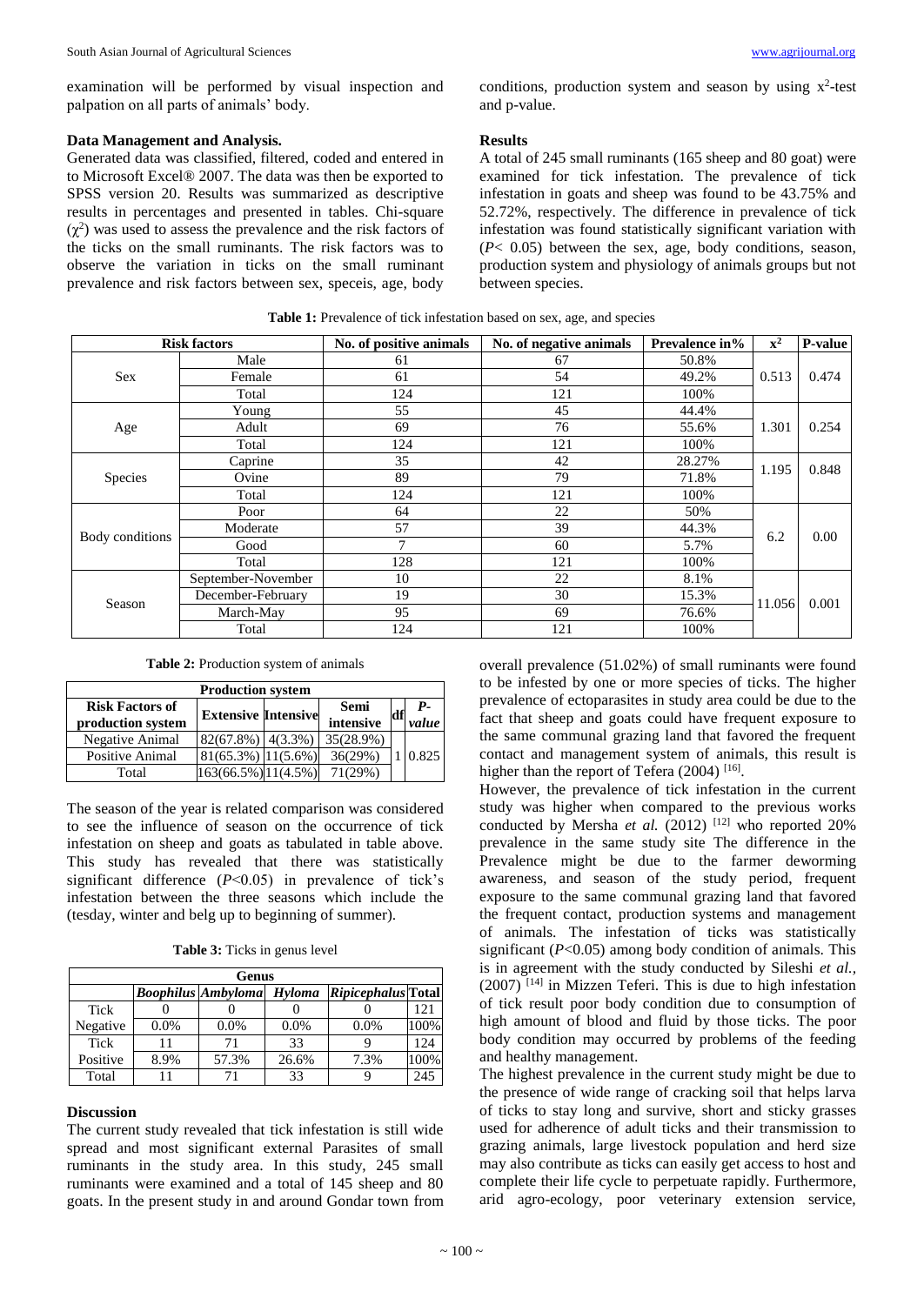sedentary management practice employed by herders might also pave the way for the highest tick infestation.

Statically the infestation of the tick is highly inter related with the season and significant of the *p-vale* become less than 0.05. Ecto-parasites are common in tropical countries because of the favorable climatic conditions for their development especially in wet climates, ticks easily hatch their egg and also in humid condition Mungube *et al.* (2008) [12] .

The association of ectoparasites prevalence with sex in current study was not statistically significant (*P*>0.05) in this agreement with the work of Johnson  $(2004)$  [8] who reported a study but it was noted that males were more frequently affected than females (76.1% vs. 67.3%). This study was not in significant result that males were more resistance than females. This could probably be due to differences in the study time/season and climatic factors. Access for pregnant and lactating females which were not allowed to go to the pasture area which in turn results in poor climatic conditions favorable to ectoparasites development may also be related to the low prevalence of ectoparasites in females in this study. Goats are considered to be relatively resistant to ectoparasites probably because of their self-grooming, licking, scratching, rubbing and grazing behavior which could contribute for rapid ectoparasites elimination Pegram et al. (2004)<sup>[14]</sup>.

The association of ticks prevalence with sex in current study was not statistically significant (*P*>0.05) which means the young and adult have no difference the current study but on the other hand, Lehman  $(1993)$   $[10]$  observed a greater susceptibility of young animal to ectoparasites. The higher prevalence in young animals could be attributed to their poor grooming behavior. Moreover, acquired immunity added to the relative thicker skin of older animals may also contribute to greater resistance against ectoparasites in older age category.

The prevalence found in the present study in risk factors of species was not statistically signfinat because p-value greater than 0.05. The occurrences of tick infestation in species level of current study in goats (43.75%) and in sheep (52.72%) was lower than the reports done by Abunna *et al.* (2007) [1] in Miesso district, Western Hararghe, who recorded a prevalence of 87.5% (goats) and 89.9% (sheep), Eyob and Matios (2014) <sup>[6]</sup> recorded a higher prevalence of 97.58% (goats) and 69.86%(sheep) in Dhas district of Borana pastoral area, Southern Rangelands of Ethiopia. However, lower prevalence 66.12% (goats) and 80.30% (sheep) was recorded in Bedelle district, Oromia Region, Ethiopia Abunna *et al.* (2009) <sup>[2]</sup>. The difference of prevalence between goat and sheep is reveled because of the sheep having less grooming behavior and the wooly sheep whose skin does not accessibly to actinide spraying. But the tick can infests both species without precondition.

## **Conclusion and Recommendations**

The infestations of Ticks are important affecting the health and productivity of small ruminants in and around Gondar town. Lack of awareness about the significance of the problems among owners for control schemes have contributed to the wide spread nature of ticks in the area. In view of the significance of skin and hide production as main source of foreign currency to the country and the ever increasing demands of livestock market. The high prevalence of ticks prevailing in sheep and goat in the area

require serious attention to minimize the effect of the problem. Species of animals, sex and body condition were not found as a risk factors for ticks prevalence in small ruminants in the present study. However, season and body condition of the animals was an important factor for ticks infestation.

Based on the above conclusion the following recommendations are forwarded:-

- Strategic and appropriate applications' of acaricides for effective ectoparasites control is required for small ruminants.
- Awareness creation for the local farmers about the control of ticks is essential.
- Newly introduced animals should be treated before they are introduced in the herd or in to the farm.
- Further detailed study must be done to assess the seasonal dynamicity and epidemiology of ectoparasites in the study area.

## **References**

- 1. Abunna F, Kasasa B, Shelima B, Megersa B, Regassa A, Amenu K. Survey of tick infestation in small ruminants of Miesso district, West Harargie, Oromia Region, Ethiopia. Tropical Animal Health and Production 2007;41:969-972.
- 2. Abunna F, Kasasa F, Shelima B, Megersa B, Regassa A. Survey of tick infestation in small ruminants of Miesso district, west Harargie, Oromia region, Ethiopia, Tropical Animal Health Production 2009;41:969-72.
- 3. Ayele S, Assegid W, Jabbar M, Ahmed M, Belachew H. Livestock marketing in Ethiopia. A review of structure performance and development initiatives socio-economic and policy research working papers. ILRI, Nairobi, Kenya 2003, 35.
- 4. CSA. Ethiopian agricultural sample enumeration result for SNNPR. Statistical report on livestock and farm implements. Part IV: De Castro JJ (1994). Survey of tick species 2004, 29-304.
- 5. ESGPIP. Ethiopian sheep and goat productivity improvement program. Common defects of Sheep and Goat skin in Ethiopia and their causes. Tech. Bull 2009, 19.
- 6. Eyob E, Matios L. Preliminary Survey on the Distribution of Ixodid Ticks in small Ruminants of Dhas district of Borena pastoral area, Southern Rangelands of Ethiopia. Advanced in Biological research 2014;5:87-91.
- 7. Gatenby MR. Sheep. R. Coste and J.A. Smith, (eds.). Thetropical Agriculturalist, Macmillan (London) and CTA (Waeningen) 1991, 6-11.
- 8. Johnson NN. Integrated control programs for tick on cattle. An examination of some possible components of FAO animal production and health 2004, 402-432.
- 9. Jongejan F, Uilenberg G. The global importance of ticks. Parasitology 2004;129:4S3-S14.
- 10. Lehmann T. Ectoparasites: Direct impact on host fitness. Parasitol Today 1993;9:8-13.
- 11. Falmata Kyari, Ali Abba Gana Benisheikh, Ibrahim Yusuf Ngoshe, Babagana Kayeri, Ruben Dawa, Alhaji Umar Awana, Habiba Abdulsalam. Prevalence of tick species infesting donkeys in Borno state, Nigeria. Int J Vet Sci Anim Husbandry 2019;4(2):05-09.
- 12. Mungube E, Bauni S, Tenhagen B, Wamae W, Nzioka M, Mohammed L, *et al*. Prevalence of parasites of the